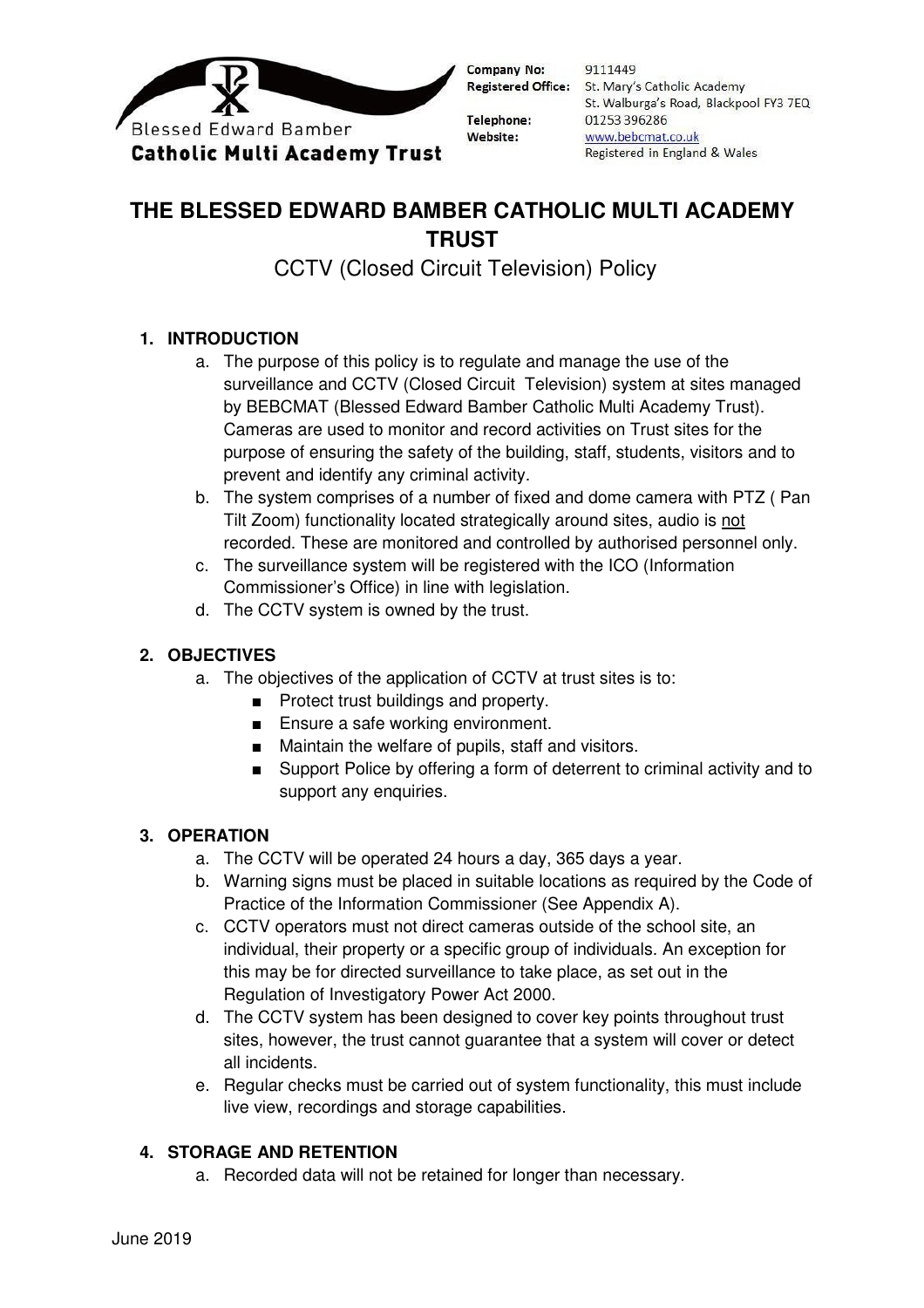- b. Any retained data will be stored securely.
- c. Recordings are kept for no longer than 14 days. Any specific recordings that are kept for a longer period will be logged and noted in the CCTV log sheet.
- d. Access to recordings are restricted as set out in section 5.
- e. Any footage that is required to be retained must be downloaded from the system at the very earliest opportunity to prevent any loss of data.

### **5. SECURITY**

- a. Access to the CCTV, software and all data will be strictly controlled and limited to authorised staff.
- b. The authorised system operators are:
	- Site Team
	- Senior Leadership Team
	- IT Support Team
- c. All access to CCTV systems will be controlled by limiting physical access and with the use of password protection.
- d. The main CCTV operating room will be controlled by a secure door access system to limit physical access and record all authorised access.
- e. Regular security audits will be carried out to ensure the system is kept secure at all times.
- f. There must always be at least one authorised system operator in attendance when access to live or recorded footage is required.
- g. Any system faults will be repaired promptly.
- h. A log of all cameras and locations must be kept at all times (See Appendix C).
- i. ALL access to the system must be recorded in a CCTV log sheet (See Appendix B).
- j. ANY footage downloaded must only be saved on an encrypted device and this MUST be noted on the CCTV log sheet in the further comments section.

# **6. PRIVACY IMPACT ASSESSMENT**

- a. The headteacher of the establishment or CEO of the trust should ensure a PIA (Privacy Impact Assessment) is completed prior to the installation of any CCTV system .
- b. The completed Privacy Impact Assessment must be stored securely
- c. In the case of a pre existing CCTV system the headteacher or CEO must consider the ongoing necessity of such a system by reviewing previous Privacy Impact Assessments and deciding if any circumstances have changed.
- d. The Privacy Impact Assessment must look at the proportionality of the system or whether a less intrusive method could be used.
- e. When deciding on a camera location it is important that the details of this is recorded in the camera location log (See Appendix C).

#### **7. COMPLAINTS AND REQUESTS**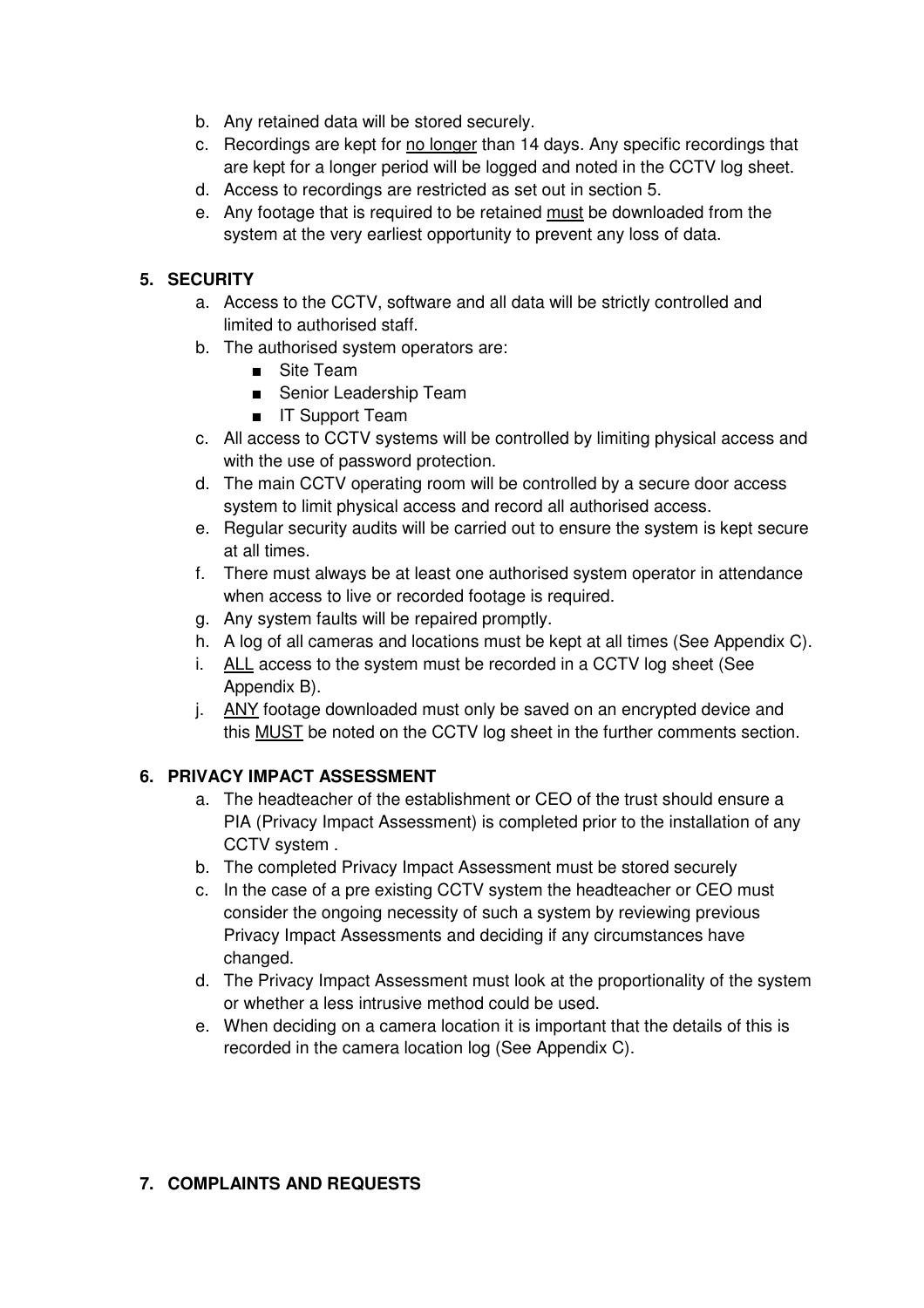- a. All complaints about the trust's CCTV system should be addressed to the headteacher of each school.
- b. The General Data Protection Regulation provides Data Subjects with a right to make a Subject Access Request in order to view images of themselves, refer to the Subject Access Procedure for more information.

#### **Christ the King Catholic Academy**

Email: admin@ctkacademy.co.uk Tel: 01253 395985 Contact Address: Headteacher, Christ the King Catholic Academy, Rodwell Walk, Blackpool FY3 7FG

#### **St. Cuthbert's Catholic Academy**

Email: admin@st-cuthbert.blackpool.sch.uk Tel: 01253 403232 Contact Address: Headteacher, Lightwood Avenue, Blackpool FY4 2A

#### **St. Mary's Catholic Academy**

Email: admin@st-mary.blackpool.sch.uk Tel: 01253 396286 Contact Address: Headteacher, St. Mary's Catholic Academy, St. Walburga's Rd, Blackpool FY3 7EQ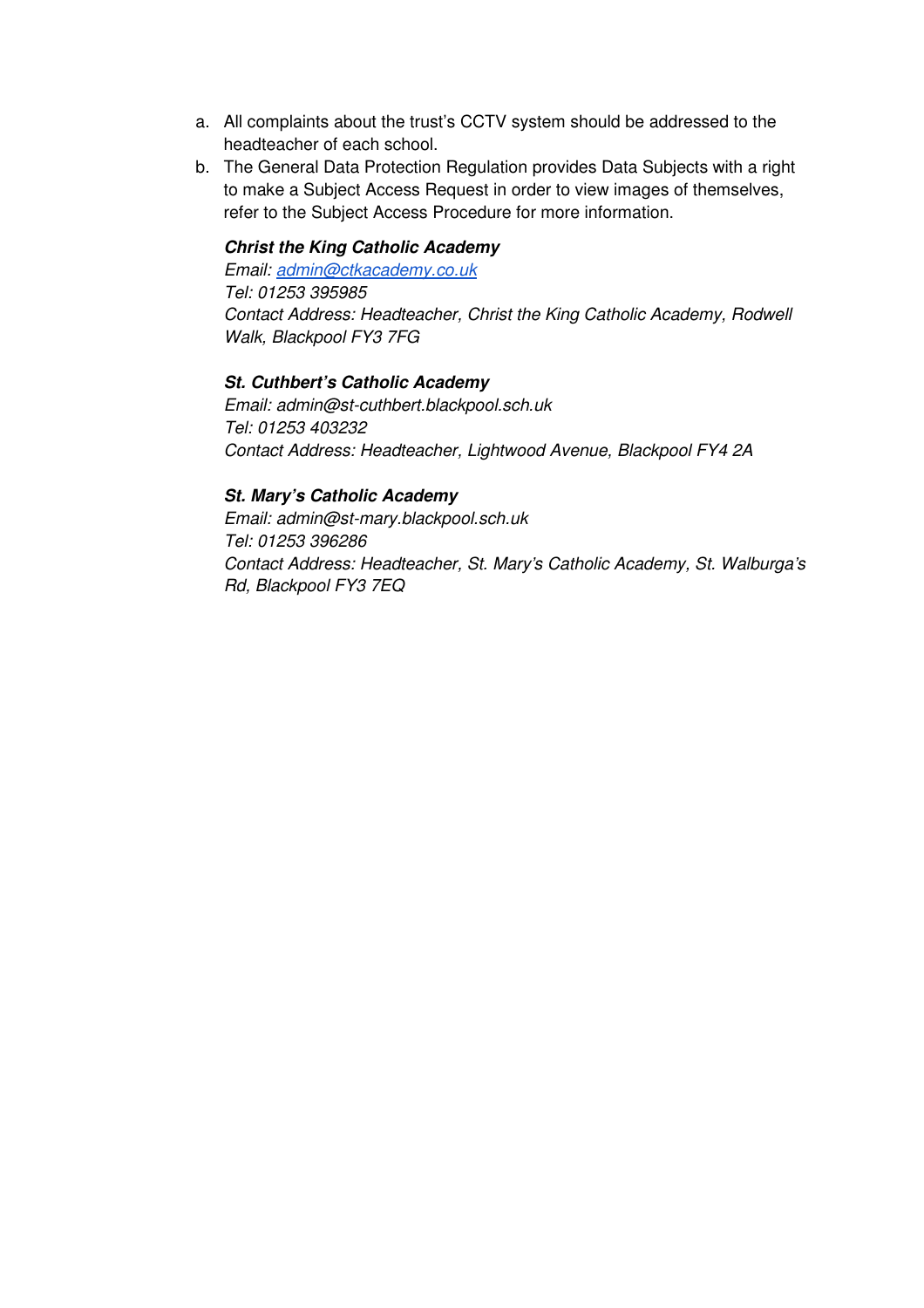# **Appendix A - CCTV Signage**

To meet the requirement of the Data Protection Act 1998 all sites covered by CCTV must ensure that suitable signage is displayed.

● Signs should show clearly the purpose of the CCTV system, contain the relevant contact details of who is responsible for the system and contact details of the data controller.

**Example Signage** 

- Appropriate locations for signage will include:
	- All entrances to the premises
	- Reception
	- At suitable areas internally throughout the building



# THIS SCHEME IS OPERATED BY

# **ST. MARYS CATHOLIC ACADEMY** 01253 396286

**IMAGES ARE BEING MONITORED FOR THE PURPOSE** OF CRIME PREVENTION AND THE PROTECTION OF STAFF AND STUDENTS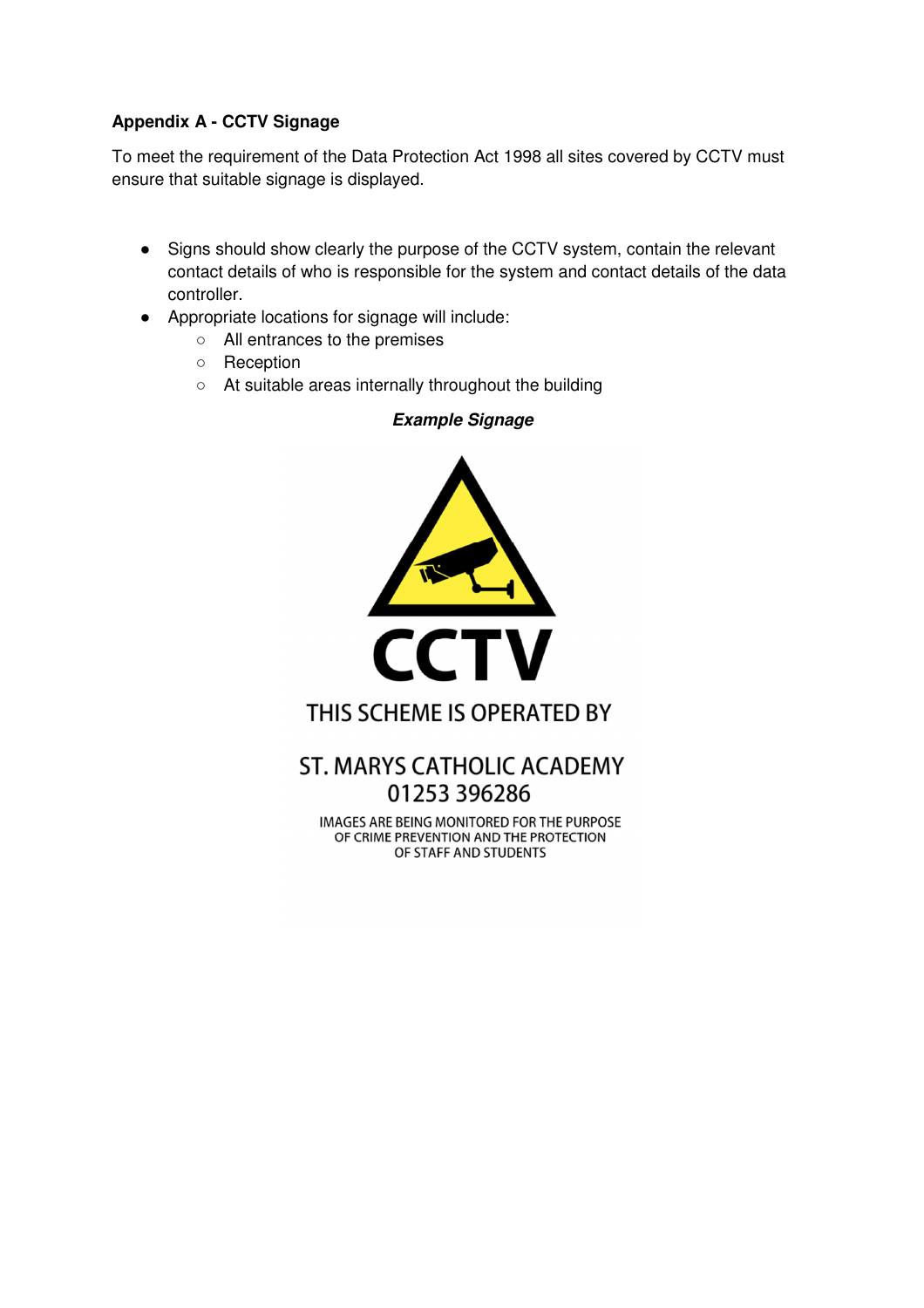# **Appendix B - CCTV Log Sheet Example**

|  |  |  |  |  | 新規 参<br>徽章                                                                           |
|--|--|--|--|--|--------------------------------------------------------------------------------------|
|  |  |  |  |  | Name of the person viewing?<br>Georgical introduction<br>Freme mostroom (1878)       |
|  |  |  |  |  | Nanje država i prostaval<br>Postavaj (prostavaljenova)<br>Postavaj (prostavaljenova) |
|  |  |  |  |  | Reitschlach (1986)<br>Reitschlach (1986)                                             |
|  |  |  |  |  | Further comment activit                                                              |

All CCTV access must be logged in accordance with this policy, an example of such a log can be found below.